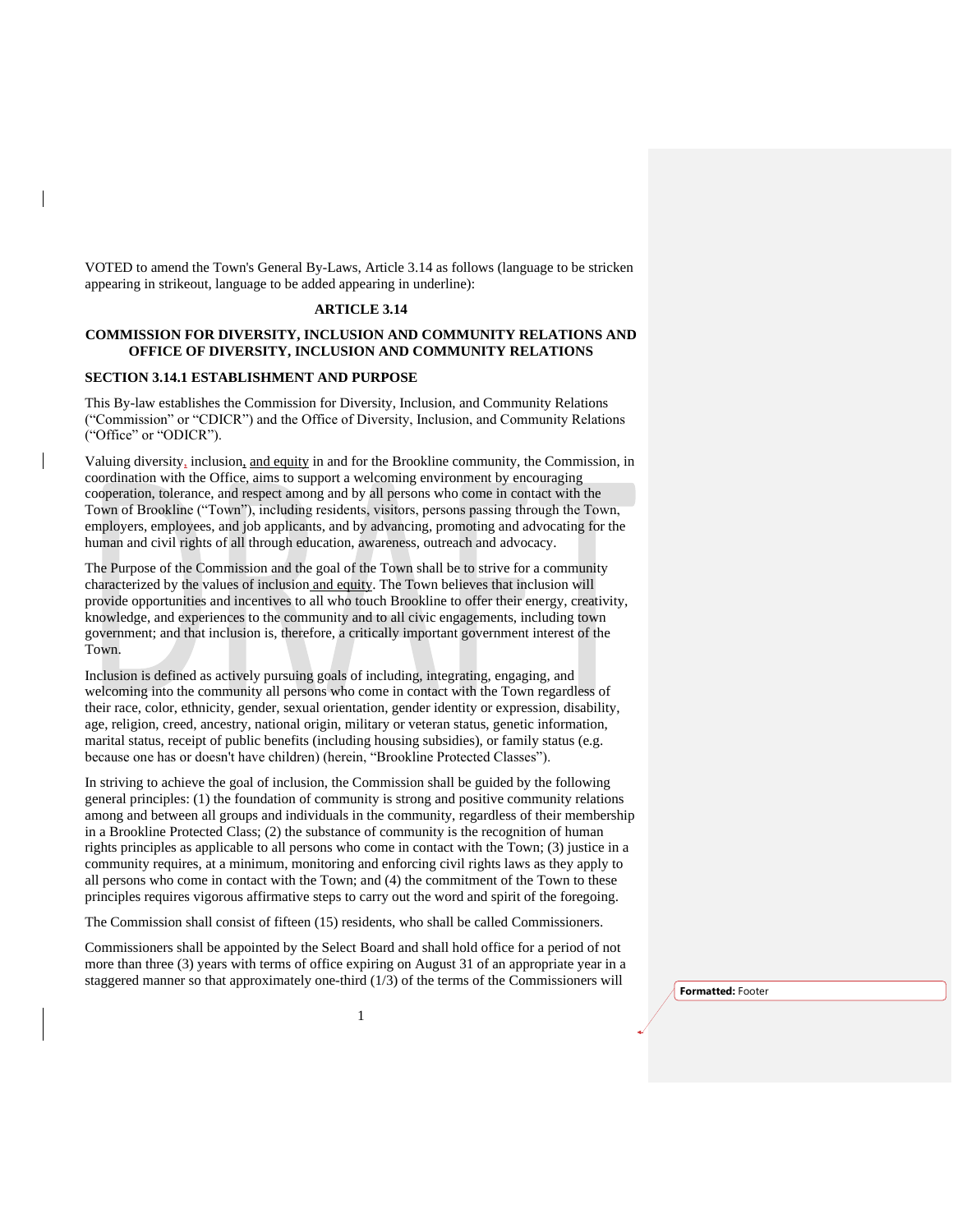expire each year. A Commissioner whose term is expiring is expected to submit their renewal application to the Select Board not later than August 1 of the expiration year. The term of a Commissioner who does not submit a renewal application in a timely manner shall expire on August 31 of that year. The term of a Commissioner who submits a timely renewal application shall then be extended until notified by the Town Administrator that the renewal application has been acted upon. If the application is denied, the term of that Commissioner shall expire five  $(5)$ days after the date of the denial letter. If the application is approved, the term shall expire on August 31 of the year specified in the approval letter.

The Select Board may appoint additional non-voting associate members (in accordance with Section 3.1.5) as it determines to be necessary, which may include youth, i.e., persons under the age of 18, or persons who do not reside in Brookline but have a substantial connection to Brookline or to the Brookline Public Schools. The Select Board shall select one of its members to serve ex officio as a nonvoting member of the Commission. A quorum of the Commission shall consist of a majority of the serving members on the Commission, with a minimum of six.

The Select Board shall seek a diverse and inclusive group of candidates for the Commission, which may include youth. Candidates for Commissioner shall be qualified for such appointment by virtue of demonstrated relevant and significant knowledge, life experience, or training. The composition of the Commission shall include persons with the types of such knowledge, experience, or training necessary to enable the Commission to perform the duties assigned to it by this By-law. All Commissioners shall serve without compensation.

In the event of discontinuance of the service of a Commissioner due to death or resignation, such Commissioner's successor shall be appointed to serve the unexpired period of the term of said Commissioner. The Commission may recommend to the Select Board candidates to fill such vacancies.

## **SECTION 3.14.2 APPOINTMENT, ROLES AND RESPONSIBILITIES OF THE DIRECTOR AND CHIEF DIVERSITY OFFICER**

There shall be an Office of Diversity, Inclusion and Community Relations ("Office"), which shall be a unit of the Select Board's Office, and led by a professional in the field of civil rights human relations or similar relevant field of knowledge, who shall be known as the Director of the Office of Diversity, Inclusion and Community Relations ("Director"), and that person shall also serve as the Chief Diversity Officer ("CDO") for the Town. In the event of a vacancy in the position of Director, the Town Administrator, after consultation with the Commission, shall recommend to the Select Board a replacement with appropriate qualifications.

The Director shall offer professional and administrative support to the Commission in the administration of its functions and policies under this By-law or any other By-law giving the Commission responsibilities. If needed, the Director shall ask for additional assistance to carry out the Director's duties. The Office shall be physically situated in whatever department the Town Administrator determines would most easily provide the Director any such assistance.

The Director shall be a Department Head/Senior Administrator and shall report to the Town Administrator. The Director/CDO may bring a matter directly to the attention of the Select Board in the event that person believes, in their professional judgment, that a particular situation so warrants. The CDO works with the Human Resources Office to promote diversity and inclusion.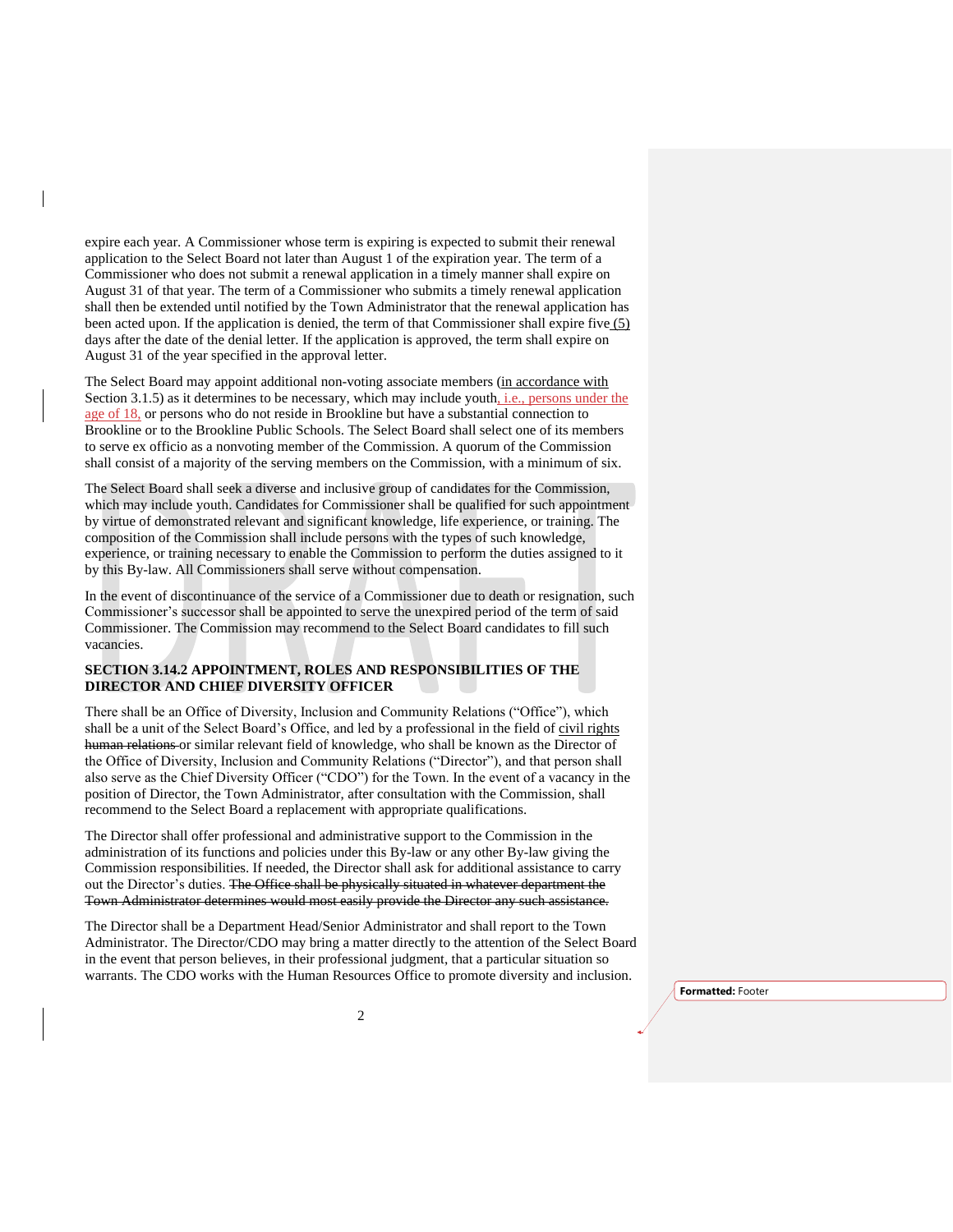The CDO shall serve in the role of ombudsperson to provide information and guidance and manage the complaint process as described in Section 3.14.3 (B). dispute resolution services to all persons who come in contact with the Town who feel that they have been discriminated against or treated unfairly due to their membership in a Brookline Protected Class, or in relation to Fair Housing or Contracting issues, interactions with businesses or institutions in the Town, or interactions with the Town and/or employees of the Town.

The CDO shall be responsible, with the advice and counsel of the Commission, the Human Resources Director, and the Human Resources Board, for the preparation and submission to the Select Board of a recommended diversity and inclusion policy for the Town, including equal employment opportunity and affirmative action, and recommended implementation procedures. The diversity and inclusion policy shall address hiring, retention and promotion, and steps to ensure a work environment that is friendly to diversity and inclusion. The policy shall also describe ways in which to increase diversity and inclusion at public and private institutions.

The CDO and the Commission at all stages of proceedings under this By-Law, whether before or after the filing of any complaint, shall respect the rights to privacy and confidentiality of all individuals and hold all matters in confidence to the fullest extent required allowed by law. The CDO may attempt to mediate disputes/complaints and/or to refer such complainants to the Massachusetts Commission Against Discrimination, the Equal Employment Opportunity Commission, the Office of Town Counsel, or such other body as the CDO deems appropriate. The Director/CDO shall report on these incidents to the Commission in terms of issues and trends but shall show full respect for the rights to privacy and confidentiality of the individuals involved to the fullest extent required by law. In the event that a person who comes in contact with the Town, except for employees of the Town, chooses to bring a complaint to the Commission after seeking the services of the CDO in said officer's role as an ombudsperson, Director/CDO may discuss the case in general terms with the Commission (see Section  $3.14.3(A)(v)$ ).

The CDO shall also serve as an ombudsperson forto shall provide information and guidance to all persons, including employees of the Town, who come in contact with the Town if they feel they have been discriminated against or treated unfairly on the basis of membership in a Brookline Protected Class. The CDO may attempt to mediate such disputes or refer such employeessuchemployees persons to the Human Resources Office, the Massachusetts Commission Against Discrimination, the Equal Employment Opportunity Commission, the Office of Town Counsel, the Police Department's Civilian Complaint Procedure, their union representative, and/or such other body that the CDO deems appropriate. The Director/CDO shall hold all such Town employee matters in confidence and shall respect the privacy rights of any such individuals but may discuss with the Commission, only in general terms, and in specific terms only with the consent of all parties, the problems or issues that such individual cases present, provided, however, that doing so does not violate any person's rights to privacy.

#### **SECTION 3.14.3 POWERS AND DUTIES OF THE COMMISSION**

(A) To implement the Mission of the Commission and the Office, the Commission, with the assistance of the Director and the Director's staff, shall have the following responsibilities:

(i) Strive to eliminate discriminatory barriers to jobs, education, and housing opportunities within the Town and work to increase the capacity of public and private institutions to respond to

**Formatted:** No underline

**Formatted:** Not Strikethrough

**Formatted:** Strikethrough

**Formatted:** Not Strikethrough

| Formatted: Not Strikethrough                   |
|------------------------------------------------|
| <b>Formatted: Not Strikethrough</b>            |
| <b>Formatted:</b> Underline, Not Strikethrough |
| <b>Formatted: Not Strikethrough</b>            |
| <b>Formatted:</b> Underline, Not Strikethrough |
| <b>Formatted: Not Strikethrough</b>            |
| <b>Formatted: Not Strikethrough</b>            |
| <b>Formatted: Not Strikethrough</b>            |
| <b>Formatted: Not Strikethrough</b>            |
| <b>Formatted: Not Strikethrough</b>            |
| <b>Formatted: Not Strikethrough</b>            |
| <b>Formatted: Not Strikethrough</b>            |
| <b>Formatted: Not Strikethrough</b>            |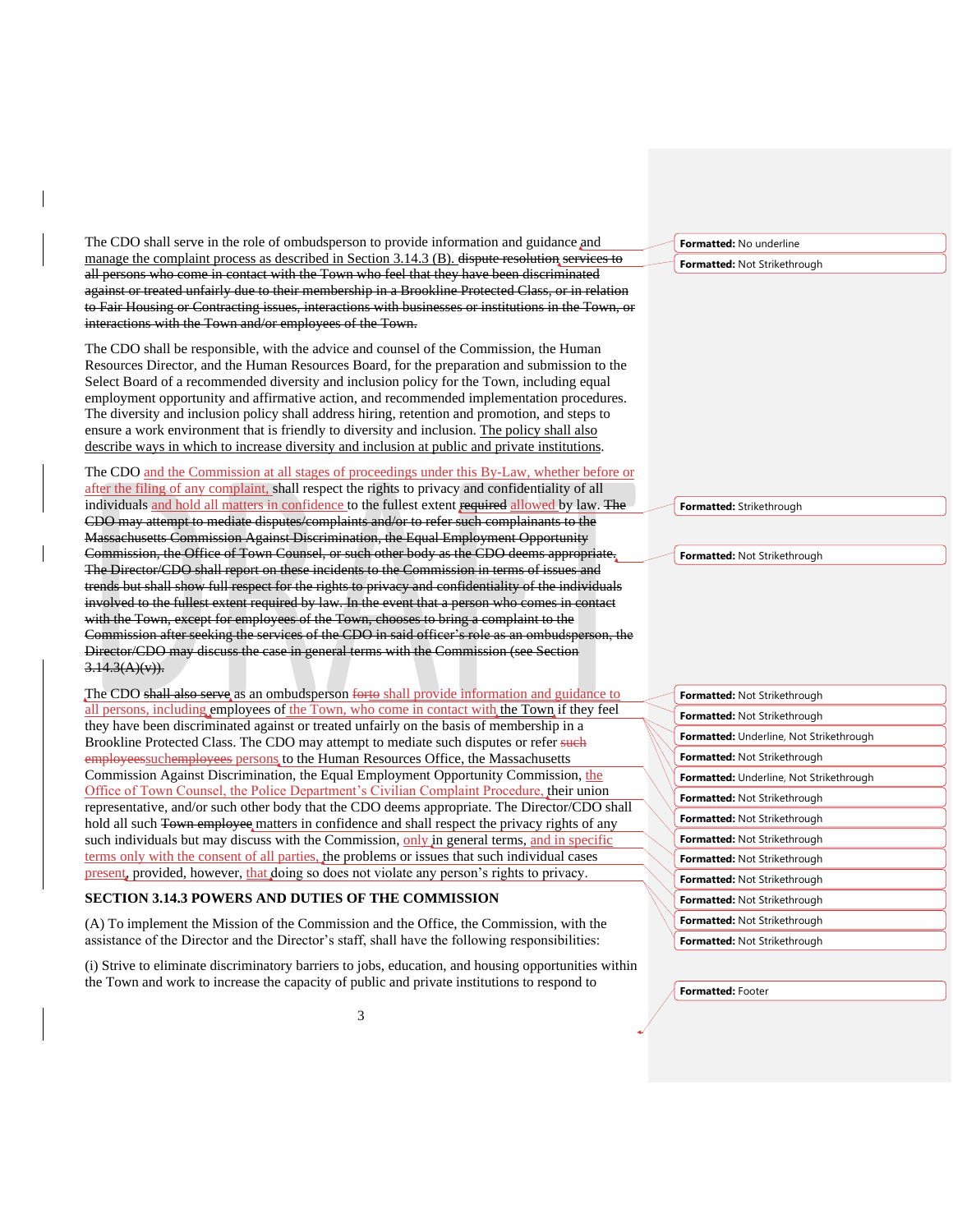discrimination against individuals in the Town based on their membership in a Brookline Protected Class;

(ii) Enhance communications across and among the community to promote awareness, understanding and the value of cultural differences, and create common ground for efforts toward public order and social justice;  $\frac{13}{3}$ 

(iii) Work with the Select Board, the Town's Human Resources Office, the School Committee, and other Town departments, commissions, boards, and committees to develop commitments and meaningful steps to increase diversity and inclusion, and awareness of and sensitivity to civil and human rights in all departments and agencies of Town government;

(iv) Provide advice and counsel to the CDO on the preparation of a diversity and inclusion policy for recommendation to the Select Board, including equal employment opportunity and affirmative action procedures, or amendments or revisions thereto, and make recommendations suggestions through the CDO to the Human Resources Director, the Human Resources Board, and the School Committee on the implementation of the diversity and inclusion policy;

(v) Receive complaints of discrimination against individuals based on their membership in a Brookline Protected Class as described in 3.14.3 (B);

(vi) Receive Complaints Against the Town, directly or through the CDO, against the Town, its employees, agencies, or officials concerning allegations of discrimination or bias from all persons who come in contact with the Town, except Town employees (see Section 3.14.2), after notifying the Town Administrator, the Commission shall (1) investigate the complaint by interviewing the complainant and any witnesses, (2) prepare written findings, and (3) recommend appropriate action to the Select Board, Library Trustees or Moderator as appropriate within 90 days of receipt of the complaint. The Commission/CDO, may in addition provide the complainant with information on complainant's options to bring proceedings at the Massachusetts Commission Against Discrimination or other appropriate federal, state, or local agencies. This By-law does not preclude any complainant from alternatively or additionally using other complaint procedures, such as the Police Department's Civilian Complaint Procedure or the Human Resources Office's procedures;

(vii) Receive Complaints Against the Public Schools of Brookline, directly or through the CDO, against the Public Schools of Brookline, its employees, agencies, or officials concerning allegations of discrimination or bias from all persons who come in contact with the Schools, except school employees, and, after notifying the Superintendent of Schools, the Assistant Superintendent for Human Resources, and/or the School Committee of the complaint, the Commission shall (1) investigate the complaint by interviewing the complainant and any witnesses, (2) prepare written findings, and (3) recommend appropriate action to the Superintendent and/or School Committee as appropriate within 90 days of receipt of the complaint. The Commission/CDO, may in addition provide the complainant with information on complainant's options regarding dispute 14 resolution and the boards, agencies, or courts to which the complainant may file a complaint. The Public Schools of Brookline are encouraged to engage the expertise and/or resources of the CDO/Commission when pursuing resolution of any such complaints and/or when revising policies and procedures relative to diversity and inclusion.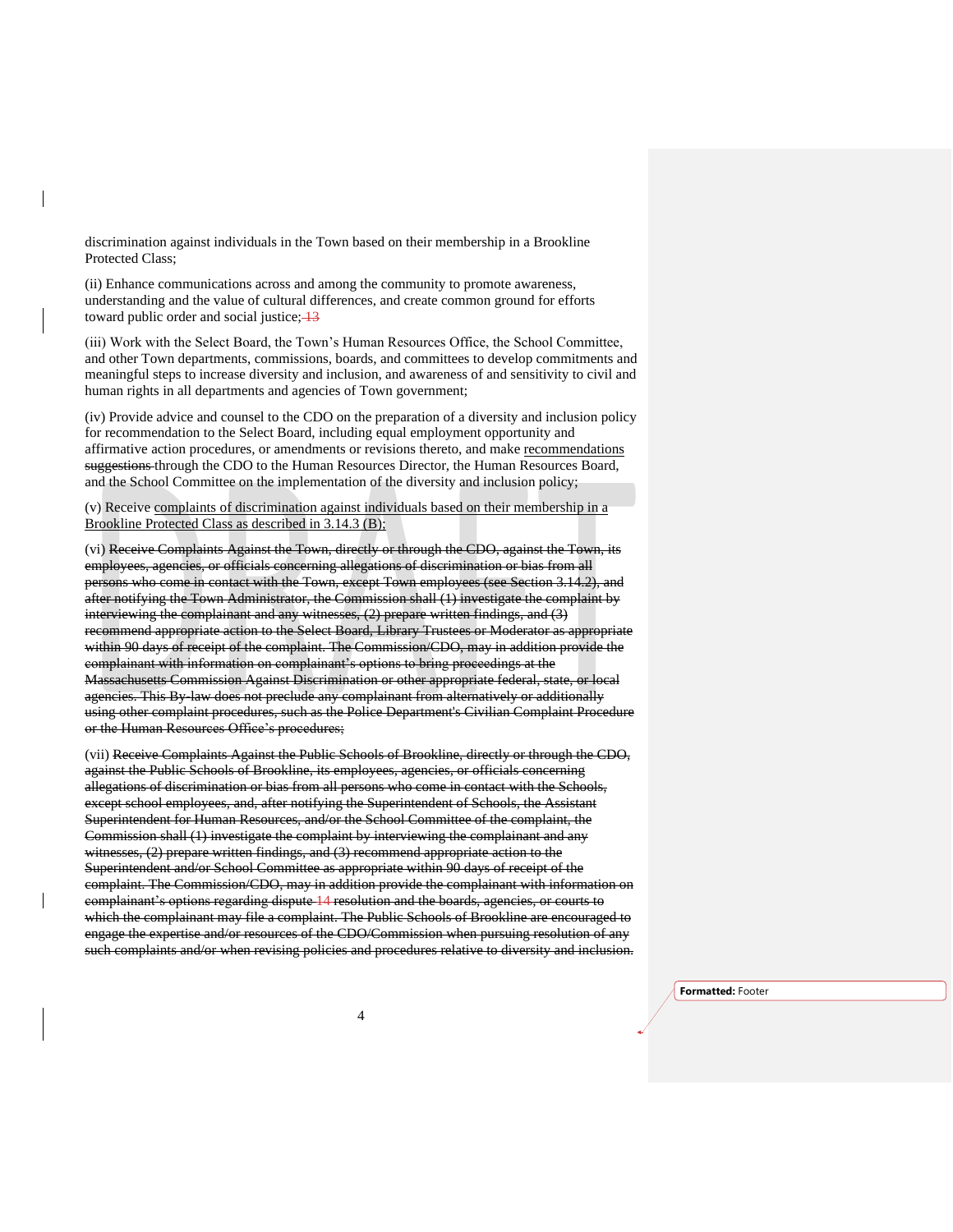(viii) Receive Other Complaints from any person who comes in contact with the Town, concerning allegations of discrimination or bias against a member of a Brookline Protected Class. After receiving such a complaint, the Commission shall (1) investigate the complaint by interviewing the complainant and any witnesses, (2) prepare written findings, and (3) recommend appropriate action to the Select Board within 90 days of receipt of the complaint. The Commission/CDO may in addition provide the complainant with information on complainant's options to bring proceedings at the Massachusetts Commission Against Discrimination or other appropriate federal, state, or local agencies.

 $(ix)$  The Commission shall develop, to the extent permissible by law, a log for the complaints referred to in subsections (v), (vi) above, provided that such publication contains public record information only and does not violate anyone's right to privacy, and the Commission shall compile and maintain statistical records regarding the nature of complaints, types of incidents, number and types of complaints, and other pertinent information, without identifying specific individuals, and include such information in the annual report filed with the Board pursuant to Section 3.14.6 of this By-law.

 $(x)$  Develop official forms for the filing of complaints under paragraphs  $(v)$  and  $(vi)$  above and also procedures for the receipt of such complaints and follow-up by the Commission to the extent not inconsistent with the procedures set forth in paragraphs (v) and (vi);

(xixivi) Carry out the responsibilities and duties given to the Commission by rules or regulations, if any, promulgated under Section 3.14.4 of this By-law in relation to its Fair Housing responsibilities, as authorized by law, under Bylaw 5.5;

(xii) With respect to any complaints or patterns of complaints involving the civil or human rights of any persons who come in contact with the Town, work with the CDO, in such officer's role as ombudsperson, to facilitate changes that will reduce and eliminate violations of rights;

(xiiixiiivii) Institute and assist in the development of educational programs to further community relations and understanding  $15$ -among all persons in the Town, including Town employees;

(xivxivviii) Serve as an advocate for youth on issues arising in the schools and the community, concerning diversity, and inclusion, and equity, and encourage public and private agencies to respond to those youth needs.

(B) To carry out its responsibilities, the Commission shall establishutilize a Complaint Committee (CC) charged with investigating and receiving complaints, directly or through the Chief Diversity Officer (CDO). Complaints involving allegations of discrimination may be made by a person claiming to be aggrieved, by a duly authorized representative of such person, or by an organization whose members include those persons or organizations claiming to be aggrieved, against the Town, its employees, agencies, or officials or against another adult person or organization concerning incidents of discrimination occurring in Brookline. AA duly authorized third party, such as an attorney, may also file a complaint on asuch person or organization's behalf, or on behalf of a class of people.. These complaints may involve, but are not limited to, incidents regarding employment, public accommodations, housing, policing, education, and provision of services, health care, or credit-that are illegal under federal or State law. Furthermore, this Bylaw shall be applicable to students, faculty and staff of the School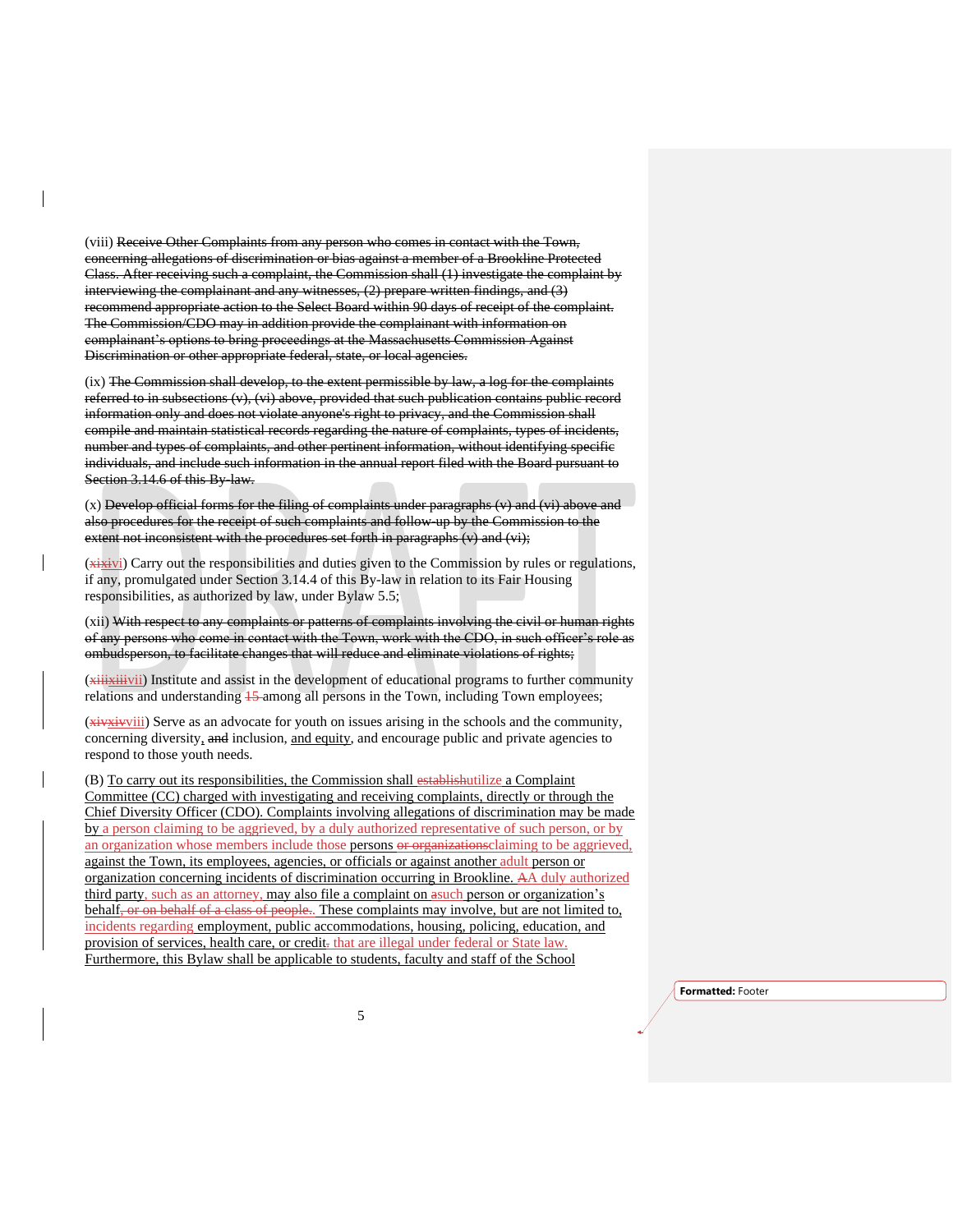Department to the extent permitted by State and federal law (including, but not limited to, Title IX).

(i) The CC shall work with the CDO to provide reasonable accommodations and translators if needed for individuals with limited English proficiency, disability or other communication or access issues.

(ii) The CC shall consist of not more than 5 persons chosen by the CommissionSelect Board for one-year renewable terms. The CC shall include attorneys with applicable civil rights experience or other individuals with applicable legal and/or civil rights experience ("civil rights professionals") as well as members of historically marginalized communities, i.e., individuals in groups historically excluded due to their membership in a protected class. Members of the CC must be residents of Brookline and at least one shall be a member of the Commission. The CC shall choose its Chair for one–year renewable terms. The CDO and its staff shall be the staff for the CC. Members of the CC will receive training approved by the Office of Town Counsel.

(iii) The CC shall create a complaint form which must be signed and verified by the complainant, under pains and penalties of perjury, that the allegations therein are true to the best of the complaint's knowledge, but the CC may receive initial complaints in any written form or orally. The CC shall take steps to publicize its procedures and encourage the public to file complaints if they believe they have been the subject of discrimination. Complaints may be received by any member of the Commission, the CC, the CDO, or the staff member within the ODICR, but shall be delivered to the CDO for logging in and review pursuant to Section 3.14.3(B)(iv). If an initial oral or other complaint is received in a form other than the CC complaint form, the complainant may edit the CC form and additional materials prepared by the person(s) receiving the complaint, but shall be required to sign and verify the written CC complaint form as provided above. During the initial receipt of the complaint and at any point thereafter, the CDO shall advise the complainant, in writing, of the right to file a complaint with the Massachusetts Commission Against Discrimination (MCAD), 16 other appropriate Town departments, and other appropriate federal, state or local agencies in lieu of pursuing rights under this Bylaw. A copy of the complaint shall also be promptly given to the respondent who shall have thirty (30) days from the date received to file an answer with the CC. Complaints must be received within three hundred (300) days of the latest discriminatory act on which the complaint is based or the date on which the complainant discovers that the act was discriminatory, including, provided that (a) where the unlawful conduct is of a continuing nature and part of an ongoing pattern of discrimination, the complaint may include actions outside the statutory filing period so long as the latest unlawful act occurred within the filing period; (b) the time for filing begins on the date on which the complainant knew or should have known about the allegedly unlawful conduct; (c) the time for filing may be extended by the pendency of collective bargaining mandated grievance processes and principles of equitable tolling, and (d) the CC may also extend the deadline for other good cause shown if requested before the deadline passed; otherwise if the complainant can demonstrate excusable neglect.

(iv) The CDO shall, using written and published criteria developed with the CC, review each complaint to determine whether the facts as alleged by the complainant would plausibly suggest that the acts complained about would constitute discrimination; if so, the complaint will be referred to the CC. The This plausibility review shall be completed in thirty (30) days after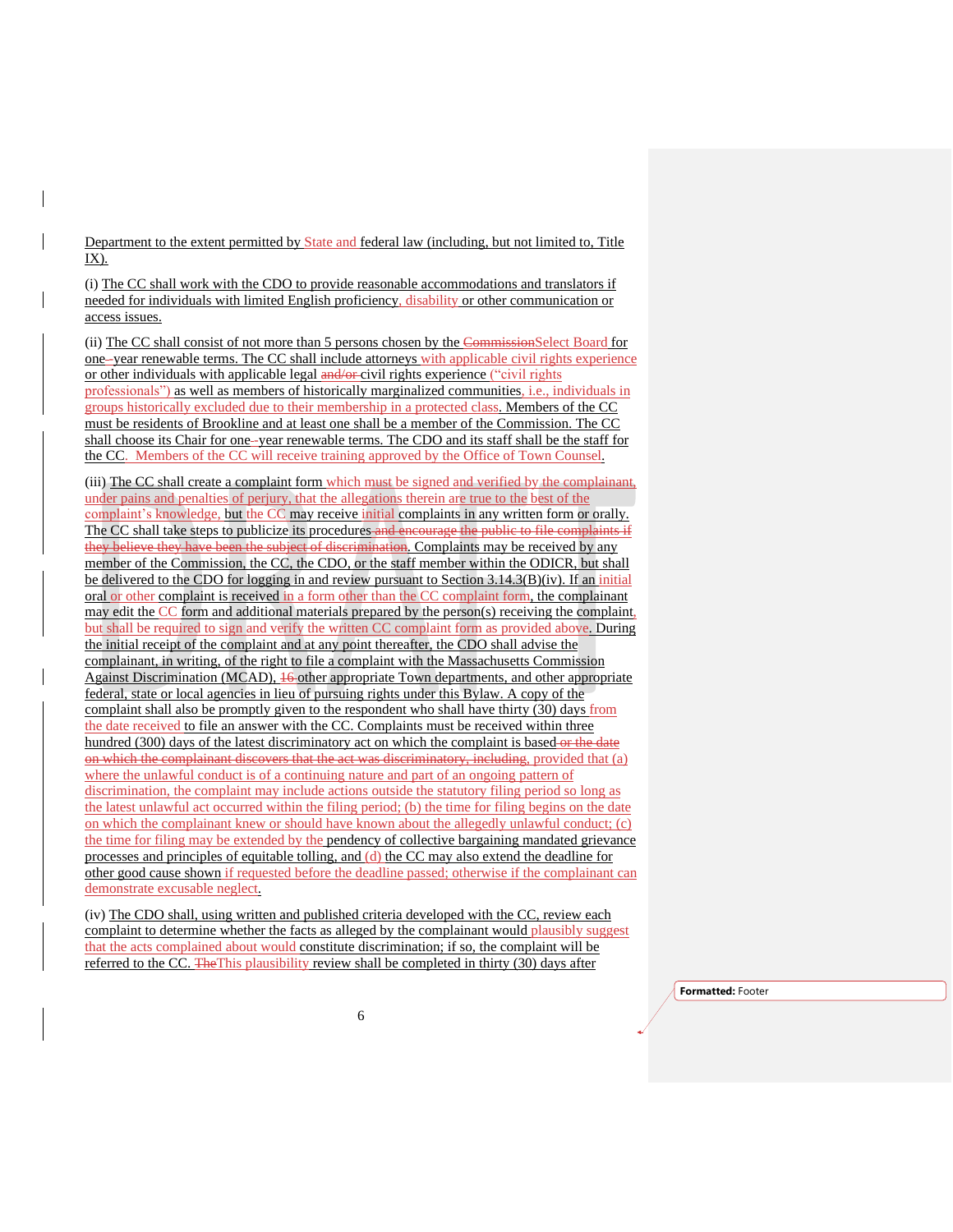receipt of the complaint unless the CDO determines an extension is necessary. The CDO shall notify the complainant and respondent of its case determination or if an extension is necessary.

(v) If the CDO determines that the complainant has not plausibly established a case of discrimination, the complainant has forty–five (45) days to appeal the determination to the CC from the time of its receipt. This appeal will be heard in a private proceeding by one member of the CC who is a civil rights professional, and shall be completed within thirty (30) days of receipt of the appeal.

(vi) At any point during, including prior to or after the proceedingsfiling of a complaint, the parties may agree to submit the matters in dispute to alternative dispute resolution, including but not limited to mediation, arbitration, and restorative justice. The alternative dispute resolution may be conducted informally by the CDO or its designee, or formally by an impartial arbitrator agreed to by the parties or appointed by the American Arbitration Association subject to their rules and procedures., and in the absence of agreement by the parties the CDO or its designee will designate which particular rule set shall apply. The results of the alternative dispute resolution mayshall be considered a binding agreement that could be enforcedenforceable in a court proceeding, as may be permitted by law.

(vii) If the CDO's initial review or the complainant's appeal to the CC results in a determination that the case plausibly falls within the jurisdiction of the CC, the CDO or its designee and one member of the CC shall investigate who was not previously involved in the proceedings shall conduct a private investigation of the complaint. The CC shall adopt and publish rules of procedure for its private investigations. The investigation may typically involve interviews of the parties and witnesses, review of pertinent documents and videos, and review of other relevant sources. The results of the investigation shall be reported to the parties, including notice of their right to appeal, and to the full CC. The complainant and respondent may elect to submit written documentation to also be  $17$ -submitted with the report to the CC. If the investigation concludes that no violation of this Bylaw has occurred, the CC shall dismiss the complaint, with notice to the complainant of their appeal rights. If the investigation concludes that the respondent has violated this Bylaw and no appeal is filed, the CC shall seek relief as set forth in Section  $3.14.3(B)(x)$ .

(viii) The complainant or respondent may appeal the results of the investigation within forty -five (45) days of receiving the investigation report. If appealed by either party, there will be an appeal hearing before a panel of three (3) members of the CC chosen by its Chair, including at least one and if practicable two civil rights professionals, other than the CC member or members involved in prior stages of the procedure, and the hearing shall be held within thirty (30) days of the appealingappeal filing date., or as soon thereafter as practicable after completion of any discovery and process as set forth in Section 3.14.3(B)(ix). Based upon all of the evidence and information presented on appeal, the panel shall affirm or overturn the results of the investigation and report its decision to the parties and the full CC. If the panel reports to the CC that no violation of this Bylaw has occurred, the CC shall dismiss the complaint. If the panel reports to the CC that the respondent has violated this Bylaw, the CC shall seek relief as set forth in Section  $3.14.3(B)(x)$ . The CC shall adopt and publish rules of procedure for its appeal hearings.

(ix) The CC shall have the power to subpoena witnesses, compel their attendance, administer oaths, serve written interrogatories, take testimony of any person under oath, and require the production of any evidence and/or answers relating to any matter in question or under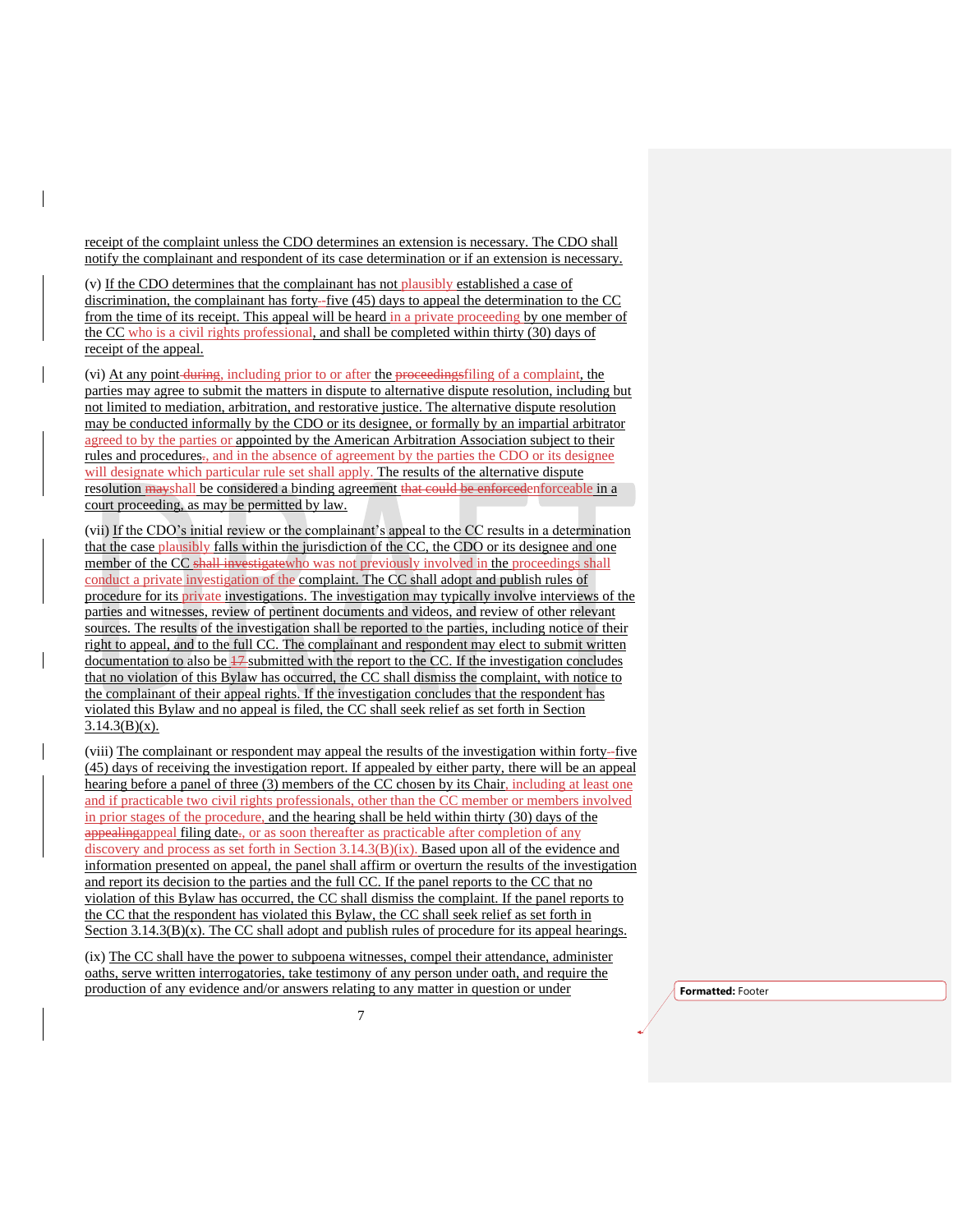investigation before it<sub>r</sub>, provided that such process shall be utilized at the reasonable request of either complainant or respondent. Witnesses shall be summoned in the same manner and be paid the same fees as witnesses in civil cases before the courts. Town departments and agencies shall cooperate as described in Section 3.14.5.

(x) If, upon all the evidence, the CC shall find that a respondent has engaged in any violation of this Bylaw, the CC shall seek relief within thirty (30) days of the panel's report, through one or more of the following actions:

(a) If the respondent is an employee, agent or official of the Town or the Town itself, the CC shall provide written findings of fact and recommendations to the Select Board, provided that such findings and recommendations arising from complaints against faculty or staff of the School Department shall also be provided to the Superintendent of Schools and the School Committee.

(ab) If the respondent is a person or organization not described in subparagraph (a) above the CC may (through the Chief Diversity Officer) levy a civil fine of three hundred dollars (\$300) for each such violation or other such sum as allowed by law. Each day or separate violation of this Bylaw shall constitute a separate offense. issue a notice of violation to the respondent and provide written findings of fact and recommendations to the Select Board and, in the case of a student in the Brookline Public Schools, to the Superintendent of Schools and the School Committee. Any such penalty or penalties shall be enforced through non-criminal disposition as set forth in G.L. e. 40 §21D.

(xi) A person may not retaliate against another person who, in good faith, filed a complaint, testified, participated, or assisted in any way in a proceeding under this bylaw, nor may they retaliate against any associates of said person. A person may not intimidate a witness, complainant, or respondent in a proceeding before the Commission. The CC may (through the Chief Diversity Officer) levy a civil fine of three hundred dollars (\$300) or other such sum as allowed by law for each violation of this Section  $3.14.3(B)(x)$ . Each day or separate violation of this Subsection shall constitute a separate offense. Any such penalty or penalties shall be enforced through non-criminal disposition as set forth in G.L. c. 40, §21D. Administrative or judicial claims for sanctions, compensation or equitable or other relief shall not constitute a violation of this Section 3.14.3(B)(xi).

 $(xii)$  The CDICR-and  $\overline{CC}$  shall work with the CDO to facilitate changes, including taking appropriate corrective actions, that will reduce or eliminate violations of this by-law and the civil or human rights of persons or organizations who come into contact with the Town as reflected in the complaints or pattern of complaints filed with the CC.

(xiii) The CDO shall develop a log for complaints filed with the CC and render to the Select Board a written report of the activities and recommendations of its office and the Committee under this Bylaw quarterly. This report shall be made available to the public as may be consistent with the Massachusetts public records law.

(C) To carry out the foregoing responsibilities, the Commission is also authorized to work with community organizations, government and nonprofit agencies, educational institutions, persons with relevant expertise, and others to:

**Formatted:** Underline

**Formatted:** Underline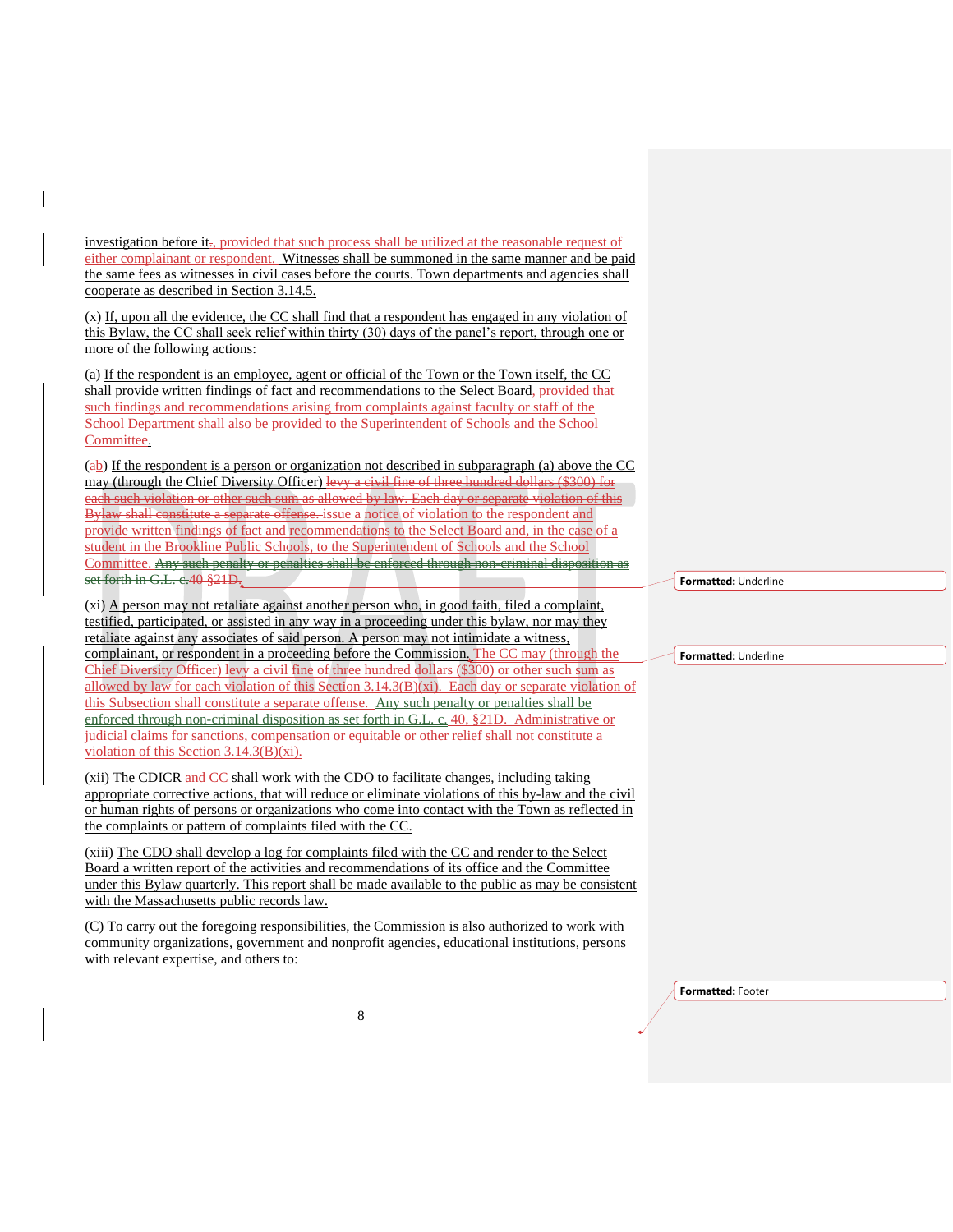(i) Develop educational programs and campaigns to increase awareness of human and civil rights, advance diversity and inclusion, eliminate discrimination, and ensure that the human and civil rights of all persons are protected and assist in the development of educational programs to further community relations and understanding among all people, including employees of all departments and agencies within the Town;

(i) Conduct or receive research in the field of employment discrimination, human rights, and human relations and issue reports and publications on its findings or, where appropriate, submit local or state-wide proposed legislation, after approval by the Select Board and review by Town Counsel, to further human and civil rights of all persons who come in contact with the Town, provided that the Commission shall evaluate all such research conducted or received for its relevance and validity and for its openness to diverse viewpoints and perspectives;

(i) Receive and review information on trends and developments in youth research, services, and programs, both generally and as they relate to youth who are members of a Brookline Protected Class, and consider the applicability of such research, services, or programs to Brookline, provided that the Commission shall evaluate all such research conducted or received for its relevance and validity and for its openness to diverse viewpoints and perspectives;

(ii) Do anything else deemed appropriate in the furtherance of its general duties and that are not inconsistent with its Mission, the State Constitution and laws, or the Town Bylaws.

(C) At least every two years, the Commission shall prepare written organizational goals for the Commission ("Commission's Goals") that are (i) specific, (ii) measurable, (iii) attainable with the resources and personnel of the Commission, (iv) relevant to the mission of the Commission, (v) designated as either short term or long term, and (vi) capable of being evaluated on a continuing basis and at the next goal setting point. The Commission's Goals shall be submitted to the Select Board at a public meeting and posted on the Town's website. The Commission shall receive and consider the comments of the Select Board at the public meeting and shall also receive and consider written comments from the community on the Commission's Goals.

#### **SECTION 3.14.4 RULES AND REGULATIONS**

In order to carry out the purposes and provisions of this By-law, the Commission, with the approval of the Select Board, after review by the Town Counsel, shall adopt procedural rules and regulations as necessary to guide it in carrying out its responsibilities. Such rules and regulations shall require that actions by the Commission be taken by a quorum or larger vote of the Commissioners, shall include procedural rules and regulations for receiving and processing complaints under Section 3.14.3(B), and shall include procedures for holding regular public meetings, including at least one public hearing annually to apprise the public on the status of civil rights, diversity, inclusion and community relations in the Town and to hear the concerns of the public on those issues. The Commission may also establish procedures and rules and regulations to carry out its responsibilities with respect to applicable civil rights laws and Fair Housing (see Town Fair Housing By-law, Section 5.5), with the approval of the Select Board, after review by Town Counsel. Such rules and regulations may further provide for the governance of the Commission with respect to matters such as the appointments of committees as necessary to deal with specific community issues or concerns.

# **SECTION 3.14.5 INFORMATION, COOPERATION, AND DIALOGUE**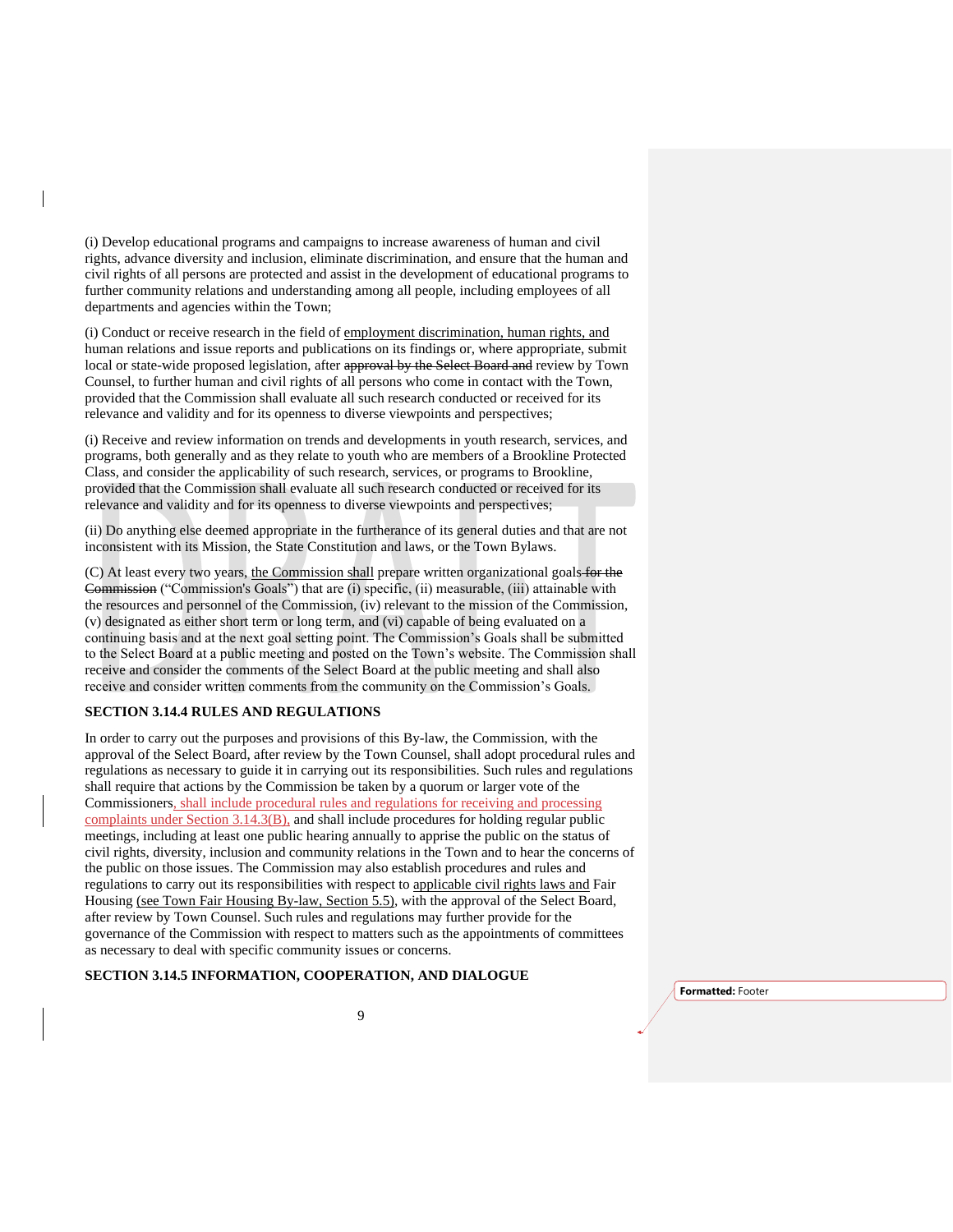The Commission shall notify the Town Administrator of all complaints it records. In the event that such complaints fall within the purview of the Superintendent of Schools, the Superintendent shall also be notified. All departments and agencies inAll such notifications shall respect the right to privacy of individuals, discussing the complaints and problems presented only in general terms, or in specific terms only with the consent of all parties. All departments and agencies in of the Town shall cooperate fully with the Commission's reasonable requests for information concerning such complaints and when appropriate engage with the Commission in a dialogue on them respond to questions and provide information and feedback. All such requests and dialogue shall respect and protect, to the 20 fullest extent possible, the privacy of all involved and shall comply with all local, state and federal laws.

The Director of Human Resources shall annually present a report to the Commission concerning the Town's statistics on employment diversity in Town departments and staff, as well as the efforts of the Town to increase the employment diversity of Town departments and staff. The School Superintendent and the Library Director, or their designees, shall annually provide a report to the Commission on their statistics on employment diversity, including but not limited to the most recently completed EEO-5 form. The Police Chief shall annually present a report to the Commission on other police matters that touch on the Commission's mission. The Commission may respond to such reports through dialogue and/or written reports; and all Town departments, including the Brookline Public Schools, are encouraged to cooperate with the Commission's reasonable requests for information. as it reasonably requests.

## **SECTION 3.14.6 REPORT**

With the assistance of the Director, the Commission shall submit an annual report to the Select Board, the School Committee, and the Board of Library Trustees detailing its activities and the results thereof. This report shall include (i) a review of the implementation of the diversity and inclusion policy by the Town, (ii) the Commission's Goals and a report on the extent to which the goals have been achieved to that point, (iii) a review of reports received by the Commission from the Director of Human Resources, the School Superintendent, the Library Director, and other Town departments or agencies, (iv) a narrative discussion of any impediments to the implementation and achievement of the Commission's Goals and its diversity and inclusion policy, and (v) recommendations of ways that such impediments could be removed. A synopsis of such report shall be published as part of the Annual Report of the Town.

#### **SECTION 3.14.7 FIVE YEAR REVIEW**

Beginning no later than July 1, 2019 and at least every five (5) years thereafter, the Commission shall review this By-law and any other related Town by-laws, in consultation with other pertinent departments, and propose changes if necessary, by preparation of appropriate Warrant Articles for consideration by Town Meeting.

### **SECTION 3.14.8 EFFECTIVE DATE OF DECEMBER 12, 2019 SPRING 2022 ANNUAL TOWN MEETING AMENDMENTS**

The amendments, as indicated in strikethrough, bold and underlined, adopted on December 12, 2019 at the Spring 2022 Annual Town Meeting, become effective July 1, 2021 upon the completion of the required training and adoption of regulations and rules of procedure as provided herein.

**Formatted:** Not Strikethrough

**Formatted:** Underline

**Formatted:** Footer **Formatted:** Not Strikethrough **Formatted:** Not Strikethrough **Formatted:** Not Strikethrough **Formatted:** Not Strikethrough **Formatted:** Not Strikethrough